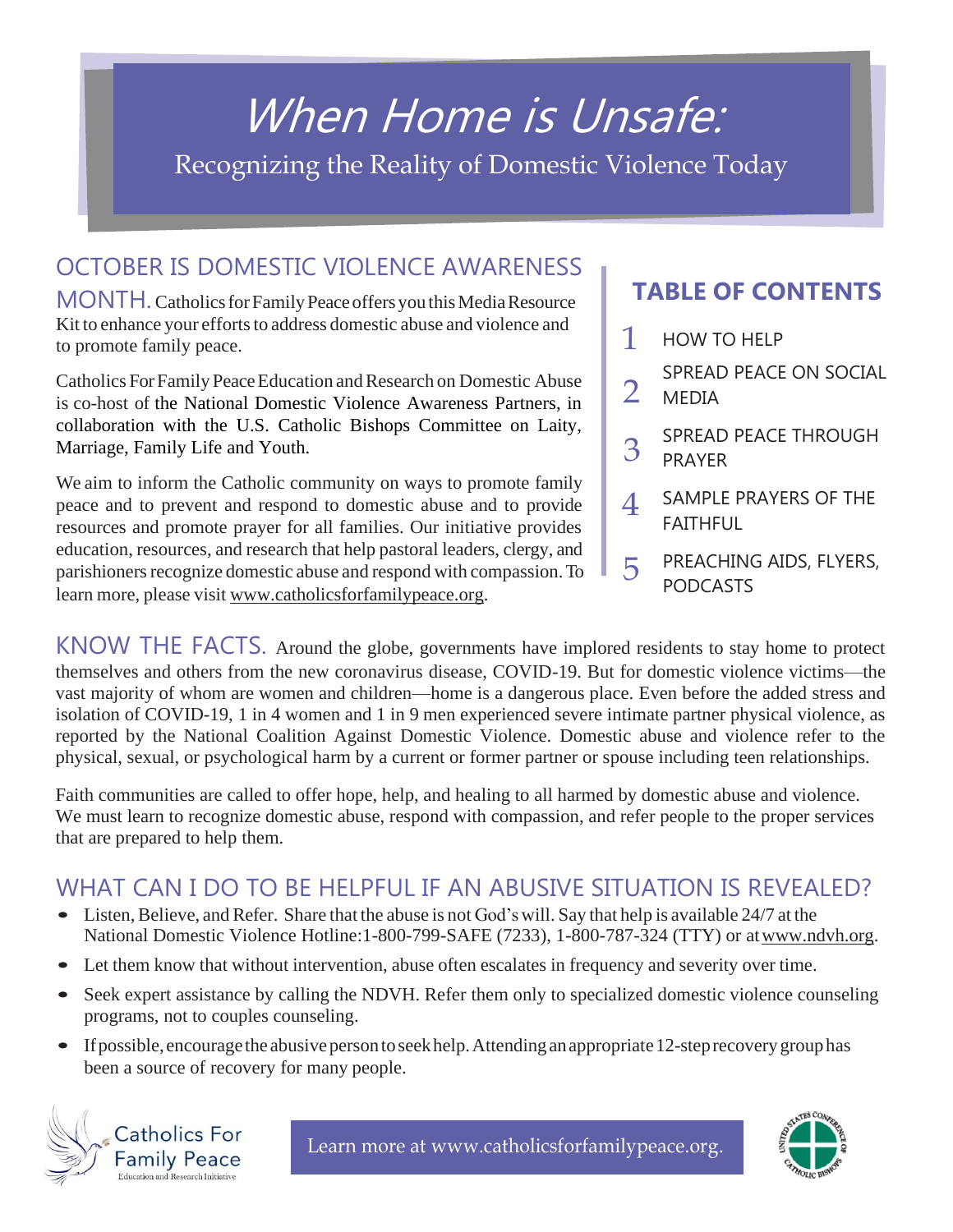# SPREAD PEACE ON SOCIAL MEDIA

Domestic Violence Awareness Month Resource Kit

# SAMPLE SOCIAL MEDIA POSTS.

- Join us every day at 3:00 pm to pray for all harmed by domestic abuse.
- Lord, protect all families in need of your healing touch.
- "Lord, make me an instrument of your peace.  $\bullet$ Where there is hatred, let me sow love." -Prayer of St. Francis of Assisi
- $\bullet$ Catholicteachingaboutdomesticabuseisexplainedin "When I Call for Help." In English and Spanish at [https://www.usccb.org/topics/marriage-and-family](https://www.usccb.org/topics/marriage-and-family-life-ministries/when-i-call-help-pastoral-response-domestic-violence)[life-ministries/when-i-call-help-pastoral-response](https://www.usccb.org/topics/marriage-and-family-life-ministries/when-i-call-help-pastoral-response-domestic-violence)[domestic-violence](https://www.usccb.org/topics/marriage-and-family-life-ministries/when-i-call-help-pastoral-response-domestic-violence)
- "If we have no peace, it is because we have forgotten that we belong to one another." -St. Teresa of Calcutta.
- "What can you do to promote world peace? Go home  $\bullet$ and love your family." -St. Teresa of Calcutta.
- "The time has come to condemn vigorously the types  $\bullet$ of sexual violence which frequently have women for their object and to passlaws which effectively defend them from such violence." -PopeFrancis
- $\bullet$ Mary,Queen of Peace, pray for us and for peace in our families.
- Love is not abusive. Speak up against domestic violence  $\bullet$ and pray for family peace.
- "The LORD hears the cry of the poor; blessed be the LORD." - Psalm 34

## **CONNECT** WITH CFFP



# [@CFFamilyPeace](https://twitter.com/CFFamilyPeace)

# [Catholics](https://www.facebook.com/CatholicFamilyPeace/%3Ffref%3Dts) for Family Peace

Share your Domestic Violence Awareness Month outreach response and programs with Catholics for Family Peace. Initiatives will be highlighted on our website and social media pages.

[Contact Catholics For Family Peace](http://www.catholicsforfamilypeace.org/contact-us.html)

## **STAY IN THE LOOP** WITH LEADING CATHOLIC AND DOMESTIC VIOLENCE AWARENESS ORGANIZATIONS.

| $\vert$ E       | @USCCB<br>The Unites States Conference of Catholic Bishops  |
|-----------------|-------------------------------------------------------------|
| E S             | <b>Catholic Charities USA</b>                               |
| $ {\mathsf E} $ | @NationalDVAM<br>National Domestic Violence Awareness Month |
| €               | National Domestic Violence Hotline                          |
| L€.             | Arch. Chicago DV Outreach                                   |



Learn more at [www.catholicsforfamilypeace.org.](http://www.catholicsforfamilypeace.org/)

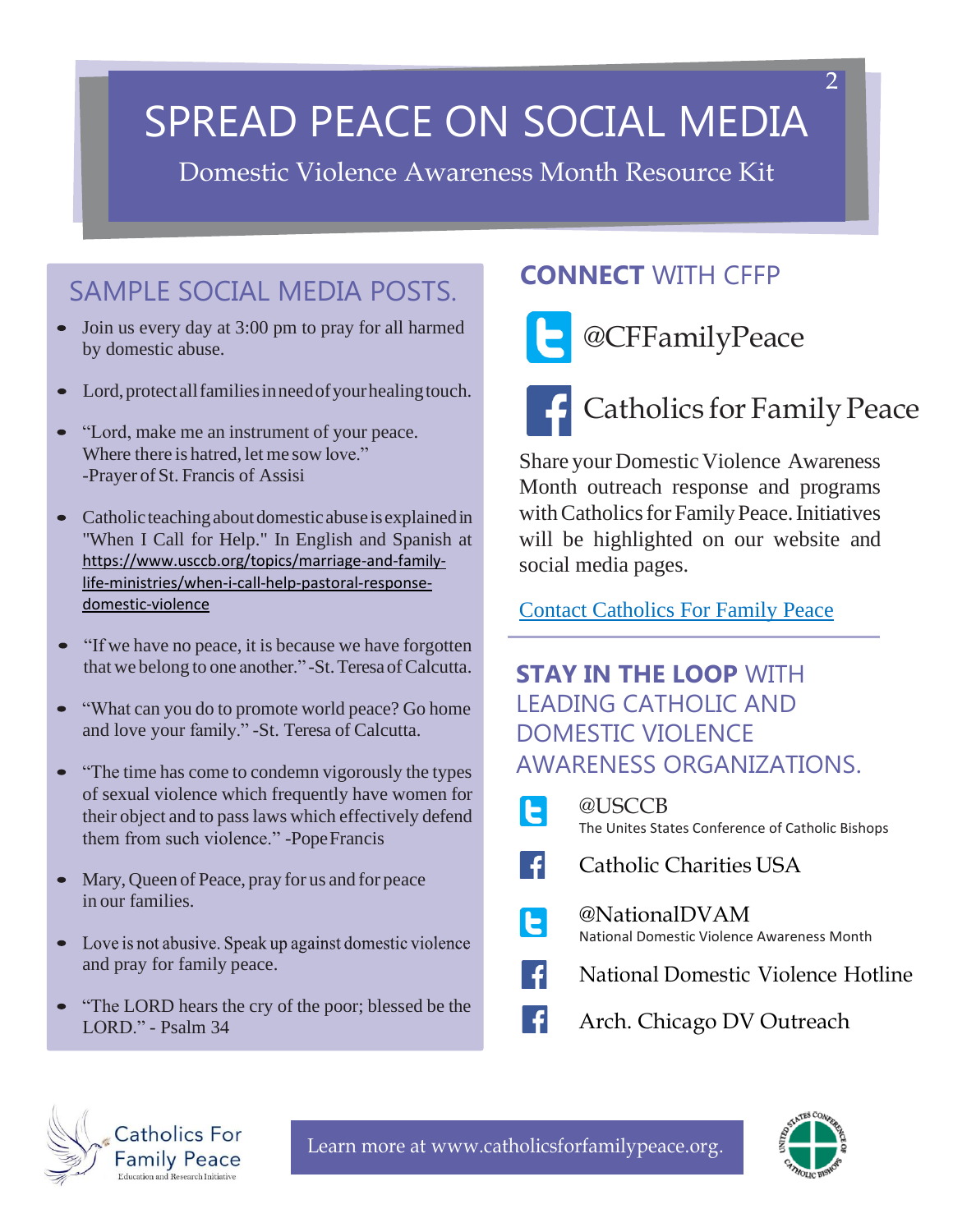# SPREAD PEACE THROUGH PRAYER

Domestic Violence Awareness Month Resource Kit



[JOIN US ON](http://www.catholicsforfamilypeace.org/prayer.html) **[OCTOBER 28](http://www.catholicsforfamilypeace.org/prayer.html)** [FOR](http://www.catholicsforfamilypeace.org/prayer.html) [A UNITED DAY OF](http://www.catholicsforfamilypeace.org/prayer.html) [PRAYER TO ST.](http://www.catholicsforfamilypeace.org/prayer.html) [JUDE, PATRON OF](http://www.catholicsforfamilypeace.org/prayer.html) [IMPOSSIBLE CAUSES.](http://www.catholicsforfamilypeace.org/prayer.html)

### [NOVENA TO THE HOLY SPIRIT](http://www.catholicsforfamilypeace.org/prayer.html)

Join us during October as we pray a Novena for Peace in All [Families,](http://www.catholicsforfamilypeace.org/uploads/1/3/3/0/133030287/novena_to_the_holy_spirit_for_family_peace.pdf) especially those suffering [injustice or abuse. We will use the form of a novena,](http://www.catholicsforfamilypeace.org/prayer.html)  [which is a](http://www.catholicsforfamilypeace.org/prayer.html) [traditional nine-day Catholic](http://www.catholicsforfamilypeace.org/prayer.html) prayer.Wewill announce each day on our [Facebook](https://www.facebook.com/CatholicFamilyPeace/) page, and more prayers can be found on our [website](http://www.catholicsforfamilypeace.org/prayer.html) at [www.catholicsforfamilypeace.org.](http://www.catholicsforfamilypeace.org/prayer.html)

### HOW TO HELP THE ABUSED RECLAIM THEIR VALUE AND [WORTH AS CHILDREN OF GOD](http://www.catholicsforfamilypeace.org/prayer.html)

[What would you do if your best friend or fellow parishioner told you about an](http://www.catholicsforfamilypeace.org/prayer.html) abusive situation? Rose Folsom will show you how anyone can use three ordinary [Christian virtues to safely walk with them towardhealing.](http://www.catholicsforfamilypeace.org/prayer.html) Visi[tCatholics For Family Peace's](http://www.catholicsforfamilypeace.org/video-resources.html) video page for amulti-part [lesson.](http://www.catholicsforfamilypeace.org/prayer.html)

### STORIES OF RECOVERY AND GRACE

Four Catholic women testify about their journey from abuse to healing, written by Melanie Rigney. [Read their stories here.](http://www.catholicsforfamilypeace.org/uploads/1/3/3/0/133030287/dvam_2020_four_abuse_recovery_stories.pdf)

### SAINTS: AN EVER-PRESENT HELP

[TheSaints'livescanhelpusrespondprudentlywithcareandcompassiontopeople](http://www.catholicsforfamilypeace.org/prayer.html) [dealing with difficult](http://www.catholicsforfamilypeace.org/prayer.html) situations. [Visit this page](http://www.catholicsforfamilypeace.org/pray-with-the-saints.html) to pray with the Saints. *Photo courtesy of St. Jude Shrine*

## [PRAY WITH US AT 3:00 PM EACH](http://www.catholicsforfamilypeace.org/prayer.html) DAY FOR FAMILY PFACE.

[Catholics believe that God loves and cares](http://www.catholicsforfamilypeace.org/prayer.html) for [everyone, and that God knows their pain and](http://www.catholicsforfamilypeace.org/prayer.html)  [concerns.Catholics](http://www.catholicsforfamilypeace.org/prayer.html) For Family Peace invites you to join us in a moment of prayer at 3:00 pm, [wherever](http://www.catholicsforfamilypeace.org/prayer.html)  you are, for those suffering from violence and abuse [and those who use violence to control others. We](http://www.catholicsforfamilypeace.org/prayer.html)  pray for them and for all who work to end [domestic](http://www.catholicsforfamilypeace.org/prayer.html)  violence. Would you set an alarm to join us each **[day to pray at](http://www.catholicsforfamilypeace.org/prayer.html) 3:00pm?**

### SAMPLE ANNOUNCEMENT TO SHARE IN YOUR PARISH BULLETIN.

October is National [Domestic](http://www.usccb.org/issues-and-action/marriage-and-family/marriage/domestic-violence/when-i-call-for-help.cfm) Violence [Awareness Month. To learn more](http://www.usccb.org/issues-and-action/marriage-and-family/marriage/domestic-violence/when-i-call-for-help.cfm) [about](http://www.usccb.org/issues-and-action/marriage-and-family/marriage/domestic-violence/when-i-call-for-help.cfm) the Catholic [response,](http://www.usccb.org/issues-and-action/marriage-and-family/marriage/domestic-violence/when-i-call-for-help.cfm) visit the U.S. [Bishop's](http://www.usccb.org/issues-and-action/marriage-and-family/marriage/domestic-violence/when-i-call-for-help.cfm) website for their Pastoral Letter, ["When I Call for Help."](https://www.usccb.org/topics/marriage-and-family-life-ministries/when-i-call-help-pastoral-response-domestic-violence) [If you, a family member or friend needs](http://www.usccb.org/issues-and-action/marriage-and-family/marriage/domestic-violence/when-i-call-for-help.cfm)  [help now,](http://www.usccb.org/issues-and-action/marriage-and-family/marriage/domestic-violence/when-i-call-for-help.cfm) contact the National Domestic Violence [Hotline, 800‐799‐7233](http://www.usccb.org/issues-and-action/marriage-and-family/marriage/domestic-violence/when-i-call-for-help.cfm)  [\(24 hours\);](http://www.usccb.org/issues-and-action/marriage-and-family/marriage/domestic-violence/when-i-call-for-help.cfm) 800‐787‐3224 (TTY), [www.thehotline.org](https://www.thehotline.org/)[.](http://www.usccb.org/issues-and-action/marriage-and-family/marriage/domestic-violence/when-i-call-for-help.cfm) [Ifyouareinimmediatedanger,call911.](http://www.usccb.org/issues-and-action/marriage-and-family/marriage/domestic-violence/when-i-call-for-help.cfm)

**Catholics For Family Peace** 

Learn more at [www.catholicsforfamilypeace.org.](http://www.catholicsforfamilypeace.org/)



3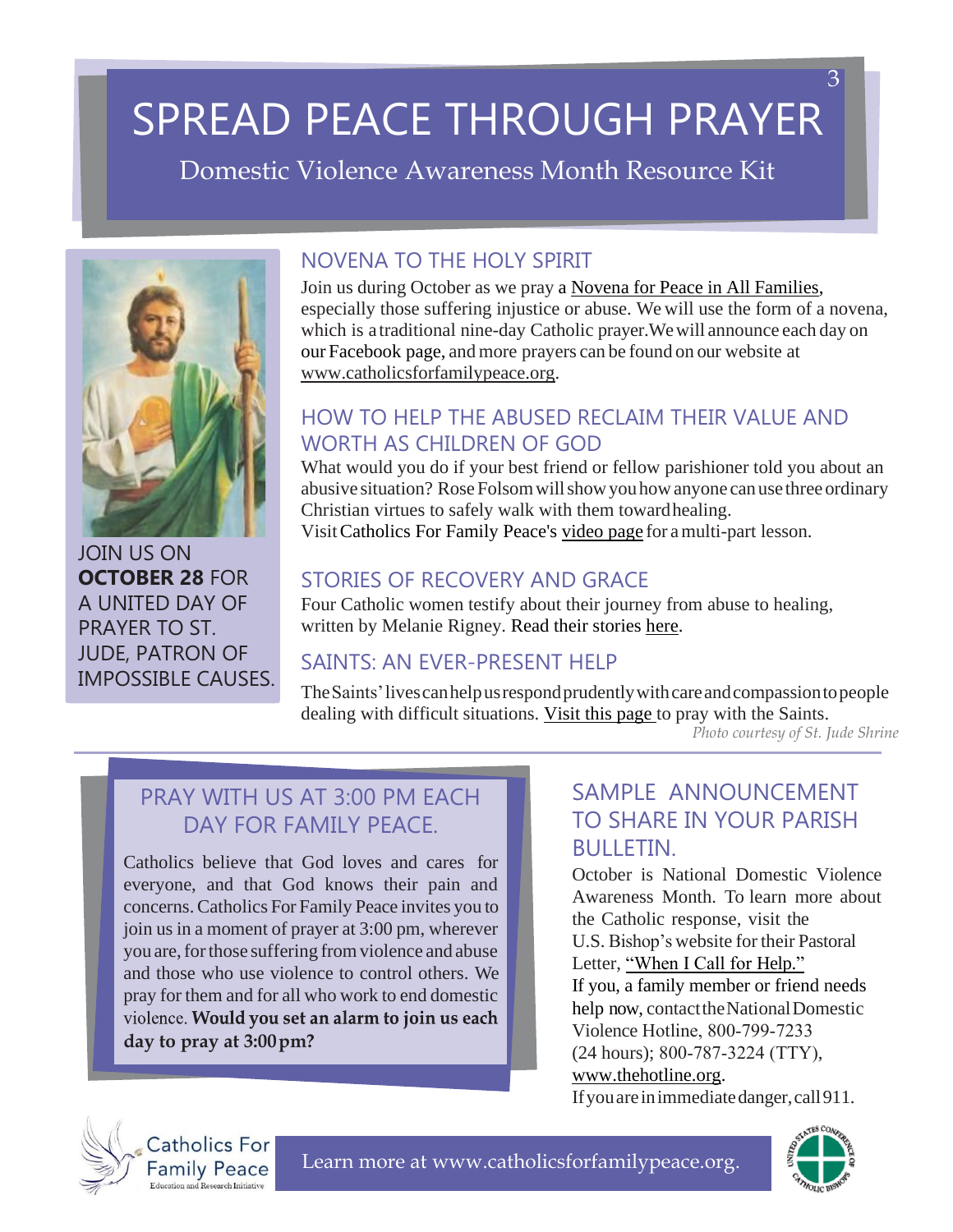# When Home is Unsafe:

## Recognizing the Reality of Domestic Violence Today

## **PRAYERS OF THE FAITHFUL**

#### FIRST SUNDAY

For all people in abusive relationships. May they experience God'slove and know that their abuse is not God's will. May they find in our parish community the courage and support to seek help, find safety, and free themselves from domestic violence.

#### SECOND SUNDAY

For children who are victims of abuse or are traumatized by witnessing violence in their homes. May they know that God loves them and receive comfort and assistance in our parishcommunity.

#### THIRD SUNDAY

For the elderly who are abused. May they experience God's love and find the support and resources they need in our parish community.

#### FOURTH SUNDAY

For teenagers in violent or controlling relationships. May they find in our parish the role models of kindness, care, and love that will show them how to recognize what a healthy and whole relationship should be.

#### FIFTH SUNDAY

For all men and women who use power and control over other people, whether physically, verbally, emotionally, or financially. May they recognize their abusive behavior and find help, hope, and healing in our parish community.

# **ORACIÓN UNIVERSAL**

#### PRIMER DOMINGO

Recemos por todaslas personas en relaciones abusivas. Para que ellostengan la experiencia del amor de Dios y para que sepan que el abuso no esla voluntad de Dios. Para que encuentren en su parroquia el valor y al apoyo para buscar ayuda, encontrar seguridad y poder liberarse del abuso doméstico.

#### SEGUNDO DOMINGO

Recemos porlos niños que son víctimas del abuso o que han sido traumatizados al ver el abuso en su familia. Para que conozcan el amor de Dios y que reciban el consuelo y ayuda de su parroquia.

#### TERCER DOMINGO

Recemos porlos ancianos que han sido abusados. Para que ellos puedan sentir el amor de Dios y puedan encontrar el apoyo y los recursos que necesitan en su parroquia.

#### CUARTO DOMINGO

Recemos por los adolescentes que están en relaciones violentas o que se sienten controlados por su pareja. Que puedan encontrar en su parroquia los ejemplos de dulzura, amabilidad, y amor que les demuestre lo que es un amor sano y completo.

#### QUINTO DOMINGO

Recemos por todos los hombres y mujeres que usan su poder y su control sobre otras personas, sea físicamente, verbalmente, emocionalmente o en temas de finanzas. Para que ellosse den cuenta de su comportamiento abusivo y para que encuentren ayuda, esperanza, y saneamiento en su parroquia.